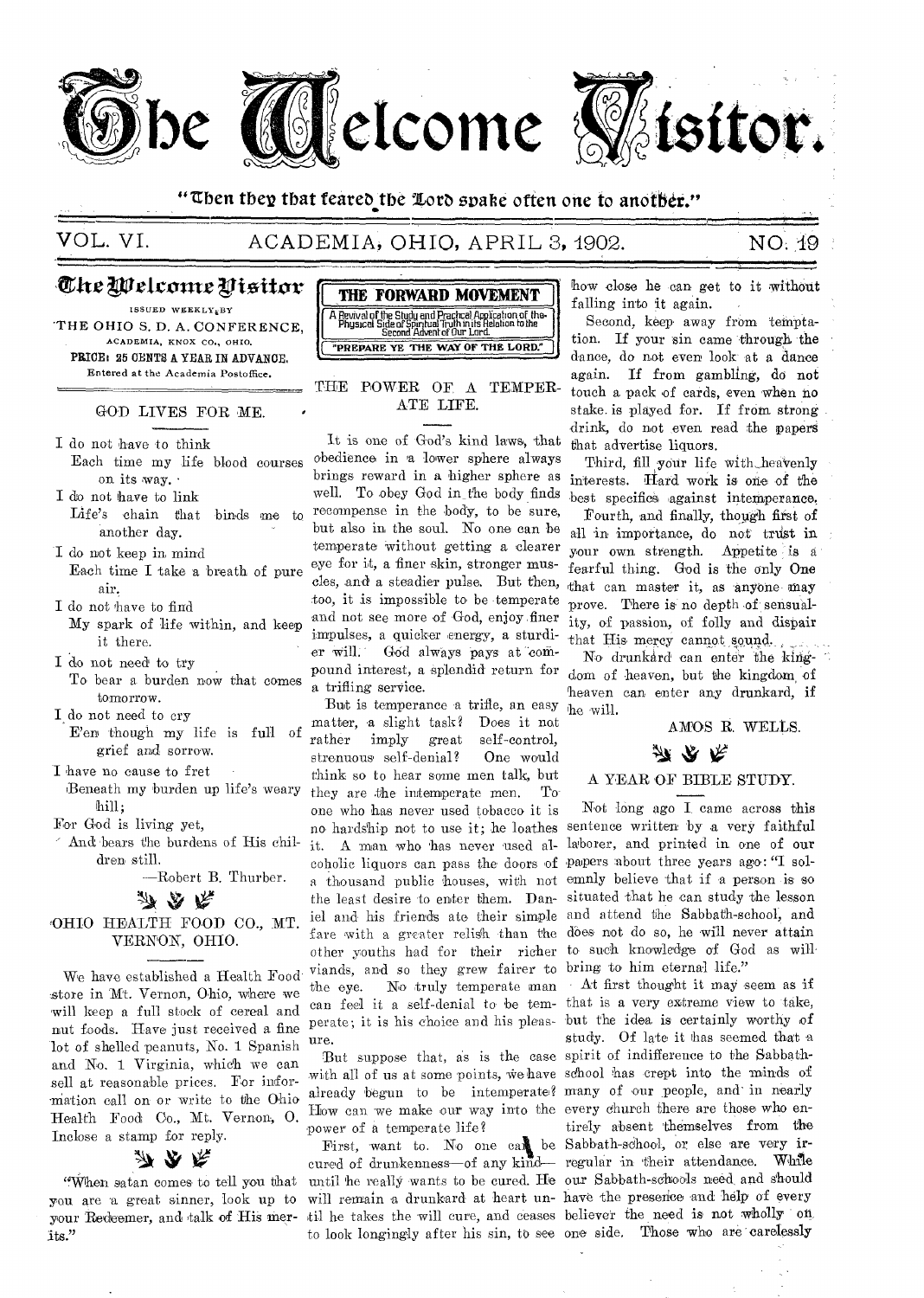depriving themselves of this means sons. Let us have a year of real our of life unto life."

The Sabbath-school is the church believeth." organized and equipped for the systematic study of the word of God. There is no service thta equals it in giving opportunity for individual study and training. The Spirit of the Lord has said: "The Sabbathschool is an important branch of the missionary work, not only because it gives to young and old a knowledge of God's Word, but because it awakens in them a love for its sacred truths, and a desire to study them for themselves; above all, it teaches them to regulate their lives by its holy teachings."

Can any one deliberately or carelessly turn away from the Sabbath- make a person a "laborer together reports for the first quarter of this school, and cut themselves off from its service, and from the study of the lessons which are engaging the attention of a *large* number of the, people of God, and not suffer a loss that is material? Can we really estimate the possible loss? Can any portion of the Scripture become so familiar to us that we know all there *is* of God in any text, and that nothing more can be revealed to us by study? These are questions our people should consider.

We are now entering upon the study of a new series of lessons. The arrangement of the lessons is new, and such as to• encourage the most thorough Bible study. The subject of the senior lessons, "Studies in the Gospel Message," should appeal to each adult person as being worthy their most careful attention. The youth's lessons are based upon the same series. The children are startmanner of the lessons used in book mentous work?" form years ago. In all divisions of epoch in Bible study.

We appeal to every family and to every person in our ranks to study THE EXPERIENCE NEEDED. the Sabbath-school lessons and connect with the Sabbath-school work. If you are within reach of a school, peal? let no trivial thing hinder your Quarterly and for the lesson papers be done in every school.) for your children, and in the fear of God, unite in the study of the les-erring pupils?

of grace, may be turning away from Bible study. And the study of that THE EXPERIENCE NEEDED. that which might be to them a "sav- Word will surely be "the power of 1. Review the principal points God unto salvation to every one that mentioned as characteristic of the

MRS. L. FLORA PLUMMER.

QUESTIONS ON "TESTIMON-IES ON SABBATH-SCHOOL

#### WORK."

First week.

#### WHAT IS MEANT TO BE A LA-BORER WITH GOD.

1. Note each point in the exhortation to young men.

2., What will make a teacher dry, tedious, and ineffective in his work? 3. What round of formal duties is mentioned?

with God"?

desire.

(b) Solicitude for the work.

(c) Constantly planning.

to Christ.

Second week.

BORER WITH GOD.

#### Continued.

borer.

(a) A willing burden-bearer.

proach, repulse, humiliation.

(c) Remembering the example of the Great Teacher.

(d) Taking time for study and prayer.

(e) A servant who understands what his work is.

ing in on a three-years' study of teach in Sabbath-school, without a Bible history, something after the preparation of heart' for this mo-2. "Is it then a slight matter to

the Sabbath-school, the quarter be- red by many? (Let each worker solginning April 1 marks an important emnly consider if he is one of the 3. How is this sacred work mar- $\lq$ <sup>"</sup>many.")

Third week.

1. To whom is an appeal made? 2. What is the burden of this ap-

prompt and regular attendance. If made for the salvation of scholars? you are isolated, send for a lesson (We especially urge that this work 3. What special efforts should be

Fourth week.

faithful laborer.

2. Review the appeal to Sabbathschool workers, and the instruction concerning personal work with scholars.

3. Who is interested in our work? 4. What encouraging promises

are made? 5. Are these promises to Sabbath-school 'workers?

6. When shall we carry out this instruction?

# THE CHURCH SCHOOLS.

4. What else is required really to our church schools, giving quarterly (a) With reference to his heart's mary of such items as can be present-(d) 'Devising ways to draw souls cellent work is being done. Some of WHAT IS MEANT TO BE A LA- have not. Again we invite you all to 1. Name some of the characteris- statistics, but items of interest in tics of a faithful Sabbath-school la-your daily experiences. These will (b) Enduring toil, privation, re- all such articles direct to the Wel-I have now the returns from all of school year. Below is a brief sumed by figures. Much else appears in the reports of an encouraging nature, showing that, in the main, exthe teachers have been sending monthly reports quite regular. Some report frequently, not tabulated reports simply, containing only a few be read by all with interest and profit. Perhaps it would be well to send come Visitor.

W. H. WAKEHAM.

NO, LOCATION . ,-  $\frac{1}{2}$  $\frac{\circ}{\mathbf{z}}$  $\begin{array}{c|c|c|c|c|c} \hline \text{L}}{\text{1}} & \text{L}} & \text{L}}{\text{1}} & \text{L}} & \text{L}} & \text{L}} \\ \hline \text{I} & \text{Clarkesfield} & 15 \overline{\sigma}^2/\rho_0 \text{L}^2} & \text{S} & \text{Gora Gibson.} \\ \hline 3 & \text{Clvedand} & 22 \overline{\rho}^2/\rho_0 \text{L}^2} & \text{S} & \text{R}} & \text{S} & \text{M} & \text{O} \\ \hline 4 & \text{Columbus} & 16 \overline{\rho}^2/\rho_0$  $-8.8$   $-8.8$   $-8.8$   $-8.8$   $-8.8$   $-8.8$   $-1.4$   $-8.8$   $-1.4$   $-1.6$   $-1.4$   $-1.4$  $2855752514$ v. Deportment  $5.7.7 \pm 0.7.4$  Av. Age. I No GradesorGroups, TEACHER  $Total$   $\frac{1}{53}$  S6 40  $\frac{1}{11}$ 

y r r

Misses Inez Gibson and Effie Giddings, who are taking the nurses' course 'at the Battle Creek Sanitarium, are visiting at their homes in Academia.

4. What methods do no good with ed March 25. Mr. Clymer has re-The church school at Hamler,  $O_{ij}$ , taught by Mr. Charles Clymer, closturned to his home in Academia.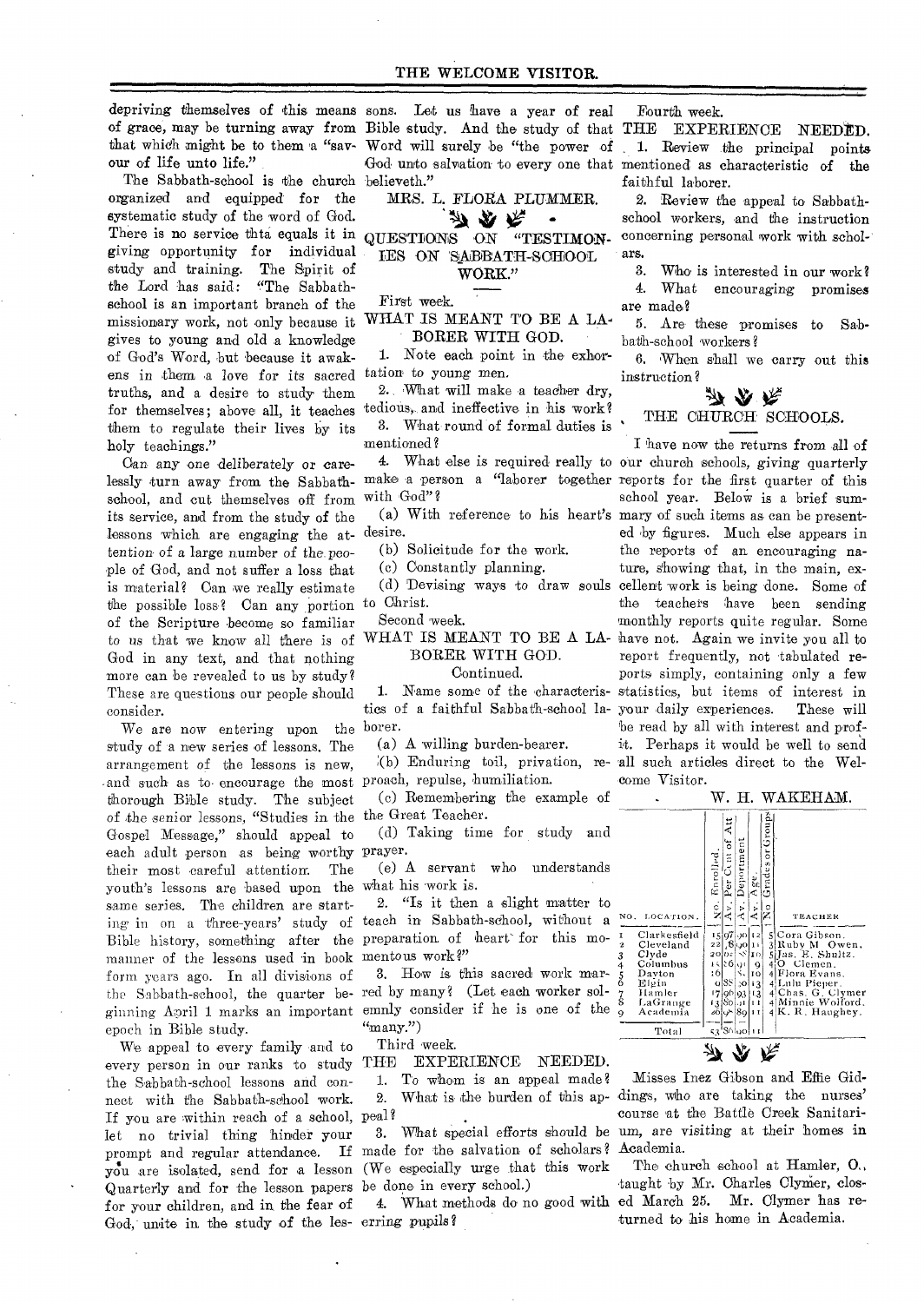

#### **MT. VERNON ACADEMY.**

#### **TO ALL THE LOYAL SEVENTH talk and act •faith and hope. This DAY ADVENTISTS IN THE OHIO CONFERENCE.**

Day Adventists throughout the world love them as our own souls. **have been saddened and stirred by the grievous loss of our long-loved Sanitarium, Medical Mission and Medical Work in this land and in the of sin In the lives of those engaged world.** 

**God has lessons for us to learn in this loss. Dr. Kellogg and those associated with him recognize this and have publicly stated it many times**  since the dreadful fire. A kind and **wise Father will unfold these lessons fices. And Jesus answering said unto humble, prayerful hearts in his own good time and way.** 

- **"But not today. Then be content, poor heart?** 
	- **God's plans, like lilies pure and white, unfold;**
- **We must not tear the close-shut leaves apart,**
- **Time will reveal the calyxes of gold.**
- **reach the land**
- **Where tired feet, with sandals loose, may rest,**
- **derstand—**
- **knew• the best!"**

Yes, God knows the best. **these lessons are for ell of us who man was he, that the Lord told satan belong to the great family of God on that there was none like him in the earth, and not simply for our Medi-earth. And again God told the devil cal leaders and workers.** 

from calamity. Now is the time to against him, to destroy him without some time in Battle Creek, Mich.

**The hearts of all true Seventh-Medical brethren and sisters, till we trouble if rightly appropriated by faith will knit the soul of every child of God to the souls of our** 

And if, through patient toil, we cept ye repent, ye shall all likewise **Not for a moment must we allow a thought to rankle. in our minds t'hat this great loss has come because in the Medical Work. Remember the lesson which Christ gave to. the self-satisfied Pharisees: "There were present at that season some that told him of the Galilean, whose blood Pilate had mingled with their sacrito them, "Suppose ye that these Gal**ileans were sinners above all the Gal**ileans, because they suffered such things? I tell you, Nay; but, except ye repent, ye shall all likewise perish. Or those eighteen, upon whom the tower in Siloam. fell, and slew them, think ye that they were sinners above all men that dwelt in Jerusalem? I tell you, Nay; but, experish."** 

**When we shall clearly know and n-thought Job was punished because I think that we will say, 'God the case. Job was a perfect man Remember again the lesson of Job and his three friends. These men of his iniquities. But such was not "and upright, and one that feared**  And God and eschewed evil." So good a **of Job: "He holdeth fast his in-**

Now is the time to gather courage tegrity, although thou movest me

**cause." Job's troubles were not because Job was a sinful man. On the oontrary they were permitted to come upon him because God could trust him to be true and faithful to him, under the most discouraging circumstances.** 

**And now let the prayers of every true child of God ascend to heaven**  in behalf of the Medical Work. Let **us wrestle with the Master in behalf of those upon whom on account of this calamity the heaviest burdens will fall. Morning and evening as we gather around the family altar let us pray that God will give wisdom so that the work may be built up again stronger than ever.** 

Sabbath, April 5th, has been set **apart at the request of the members**  of the General Conference Commit**tee who could get together to consider the matter, as a day of prayer for our Medical Work Let every soul sanctify and prepare his heart against this day. Let all be carefully and prayerfully considering what they can do to assist the mispION-**ARY ACRE FUND. Every one can **do something. Some.can dedicate a part of their craps; others a part of the fruits of their orchards, their vineyards and their berries. Women and children can plant gardens and raise poultry.** 

**Those who live in cities and villages can give a part of their earnings. Women can make useful arti**cles with their needles and sell them. Other sisters can consecrate their spare time to canvassing for our **smaller books, and can. give the proceeds.** 

The children also can be enrolled **in the Missionary Acre Fund army.. There are many things Which their parents can kelp them to do which will yield returns.** 

**ONE HUNDRED THOUSAND DOLLARS, the sum necessary to secure the old Battle Creek. College buildings, can easily be raised.** Tf all will work with a will, joyfully, hope**fully and prayerfully as unto the Lord this can be done within the next two years.** 

**Yours for the triumph of the most**  sacred work on earth,

PERCY T. MAGAN,

Sec. of Finance, S. D. A. Gen, Conf. 汤 公 庆

**U. S. Cflyimer returned to. Aeademia**  last week. He has been spending.